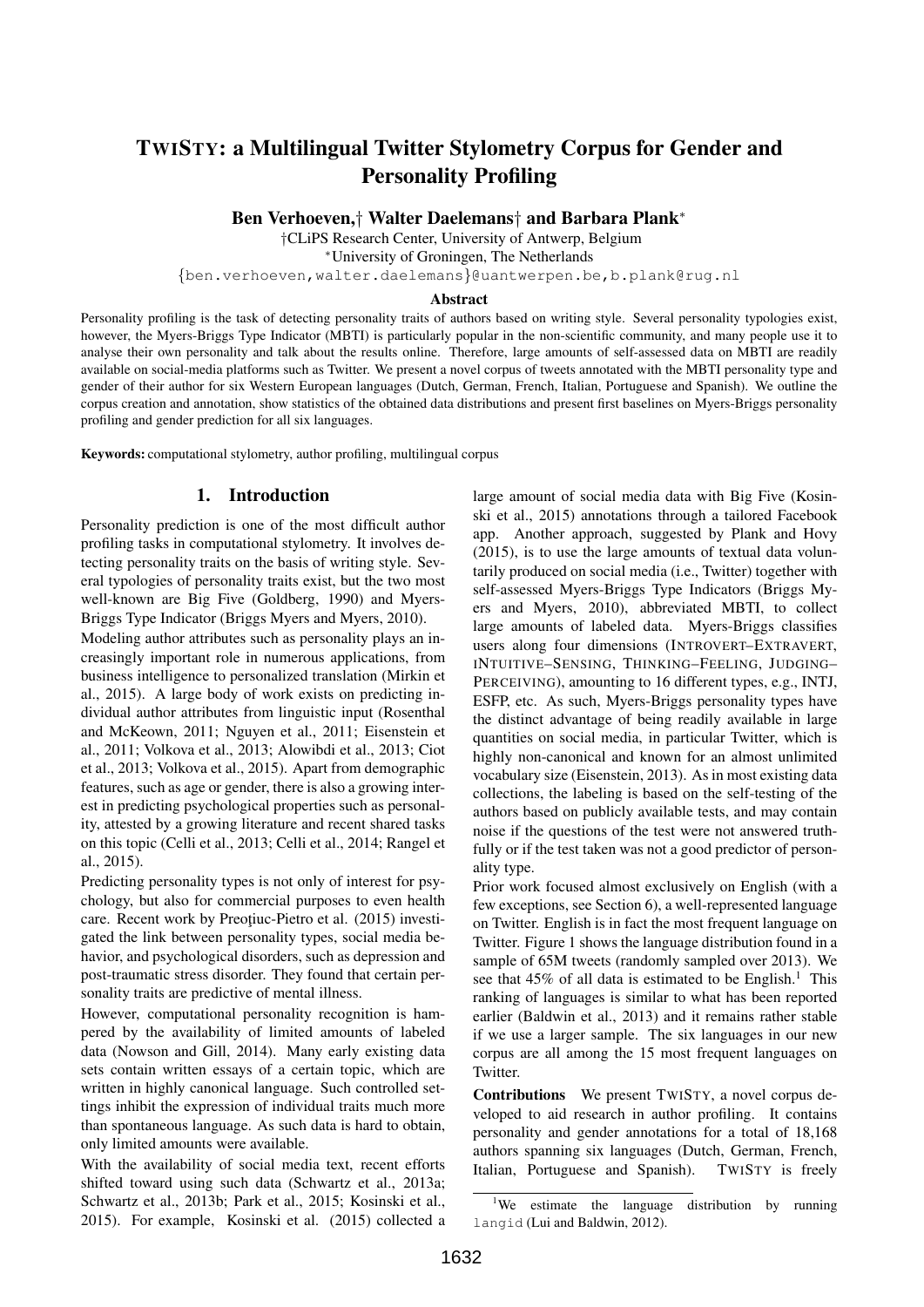

Figure 1: Distribution of languages (% of tweets) estimated from a 65M tweets sample (from 2013).

available at http://www.clips.uantwerpen.be/ datasets. We also present experiments for personality and gender prediction for all of the languages.

### 2. Corpus creation

For each language, the corpus creation task is a two-step procedure. First, we mine for user profiles that self-report MBTI. These profiles are then manually checked and further annotated for gender. Once the set of users are identified, their data is downloaded and preprocessed. These two steps are described next.

Identifying users In order to collect the users, we query the Twitter interface for any of the 16 Myers-Briggs type indicators, plus a keyword that is typical for the language (see Table 1). We generally used a translation of the word *personality* and some very frequent pronouns or verb forms. All context words were verified as representative by a native speaker of the language. In this way, we retrieved a list of tweets potentially mentioning a personality type. These are then manually checked to determine that the tweet effectively describes the personality type of the author in the appropriate language. All users for whom such a tweet remained had their gender annotated. Gender decisions were based on the user's name, handle, description and profile picture.

| Language   | <b>Context Words</b>            |
|------------|---------------------------------|
| German     | ich, bist, Persönlichkeit, dass |
| Italian    | che, fatto, sono, personalità   |
| Dutch      | ik, jij, het, persoonlijkheid   |
| French     | suis, c'est, personnalité       |
| Portuguese | sou, personalidade              |
| Spanish    | soy, tengo, personalidad        |

Table 1: Specific context words for each language

Corpus collection Once the set of users is identified, we fetch their tweets using the Twitter API. For each user, we retrieve all recent tweets. The average number of tweets per user is around 2,000. The statistics for each language corpus are shown in Table 2. We observe almost the same order of languages when comparing the corpus sizes and the estimated frequency of the language on Twitter (see Figure 1). Only Italian and Dutch have switched places.

Because of multilinguality and code switching, especially on Twitter, we perform language identification on each tweet. To have the highest accuracy possible we follow an approach similar to Lui and Baldwin (2014) and use three language identification tools and majority-voting. As language identifiers we used ldig (Nakatani, 2012), langid (Lui and Baldwin, 2012) and langdetect (Nakatani, 2010). After language detection, we found that on average 70-75% of the tweets in each subcorpus were confirmed as being in the language of the subcorpus. Our corpus release contains both the tweet ids with confirmed language, as well as the other additional mined tweets (for potential future research). Further details on the corpus creation as well as more statistics can be found in a technical report (Verhoeven et al., 2016).

|            | # Authors | # Tweets   | Avg.  | $%$ in-lang |
|------------|-----------|------------|-------|-------------|
| German     | 411       | 952.549    | 2,318 | 74.9        |
| Italian    | 490       | 932,785    | 1,904 | 70.6        |
| Dutch      | 1,000     | 2.083.484  | 2,083 | 74.0        |
| French     | 1,405     | 2,786,589  | 1,983 | 71.6        |
| Portuguese | 4,090     | 8,833,132  | 2,160 | 71.9        |
| Spanish    | 10,772    | 18,547,622 | 1,722 | 72.8        |

| Table 2: Tweet counts per language. Avg.: average tweets      |  |  |  |
|---------------------------------------------------------------|--|--|--|
| per author, % in-lang: % of tweets identified as in language. |  |  |  |

### 3. Analysis

When looking at some of the corpus statistics, a number of observations can be made. Figure 2 shows the proportions of each trait (gender and the personality dimensions) for each language. We observe that there is a general trend over all the languages in the corpus towards female, IN-TROVERT, INTUITIVE, FEELING, PERCEIVING users. Interestingly, most languages have similar distributions for all the traits, which suggests that the Twitter population (that would self-report their personality type) is quite similar over different languages. This holds especially for the INTUITIVE and SENSING traits.

INTROVERT is dominant over EXTRAVERT for four languages (DE, IT, FR and PT). This reflects the prior finding for English that online communication is easier and more accessible for introverts (Goby, 2006; Plank and Hovy, 2015). Also, we find the same advertising/sensationalism bias as shown in the study for English. Infrequent MBTI types in the general population, i.e., INFJ, INFP, INTJ) are among the most frequent types in our Twitter sample. In fact, as also observed in the case for English, people like to tweet about rare events and compare themselves to famous people, as shown in the following Italian and French example: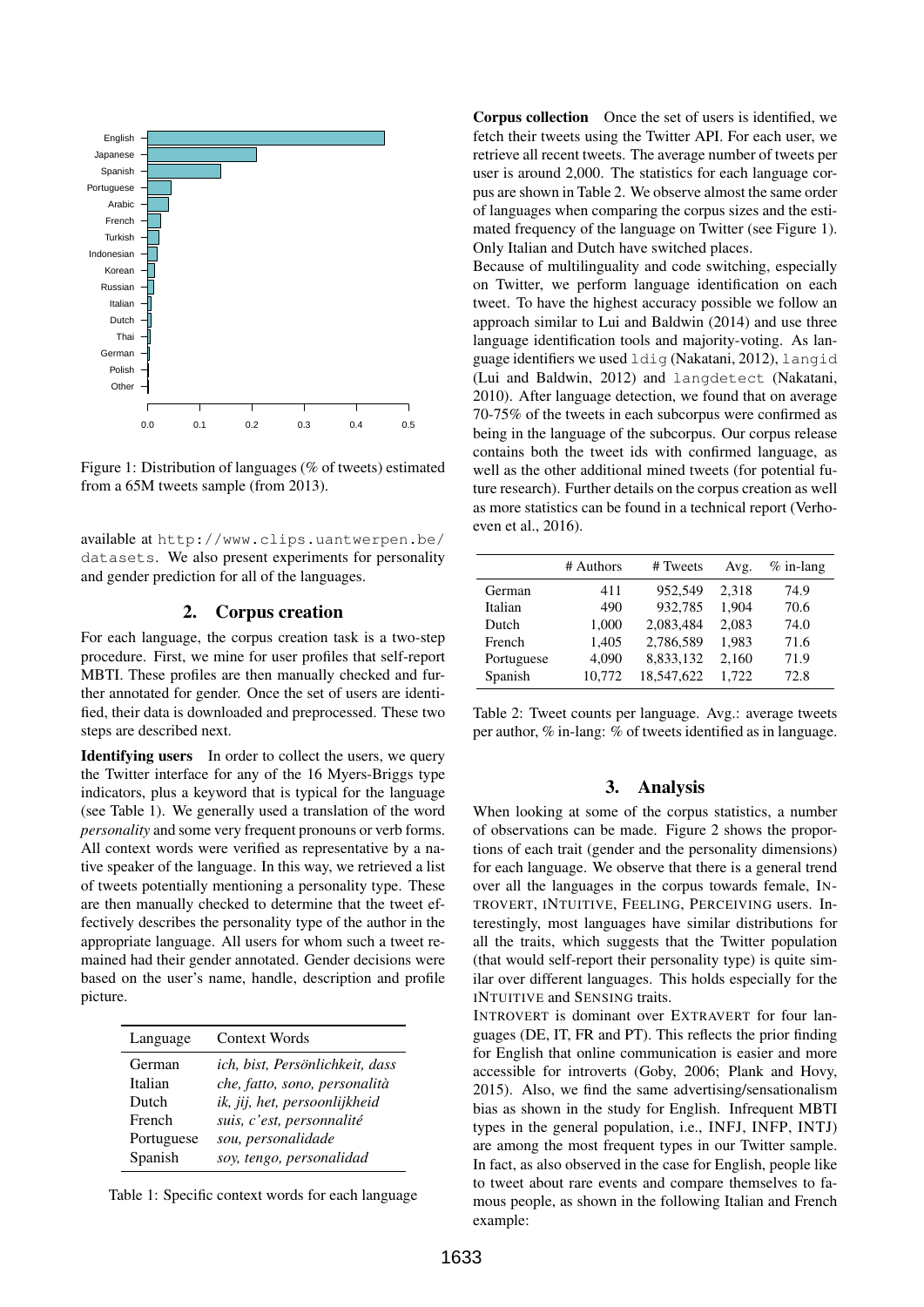

Figure 2: Proportions of the traits for all languages.

(1) Ma ho fatto il test delle 16 personalita e sono INTP ` e quindi logico Siamo solo il 3% della popolazione Lo è anche Einstein e scienziati

*But I took the 16 personality test and I am INTP and that is logical We are only 3% of the population. Also Einstein and other scientists are INTP.*

(2) Selon le test MBTI, je serais INFJ. Ils représentent environ 1% de la population. Voila pourquoi je suis ` si incomprise, tout s'explique !

### *According to the MBTI test, I am INFJ. They represent around 1% of the population. And that's why I'm so misunderstood, everything is explained!*

Although in collecting the Dutch corpus, we also observed a high number of tweets mentioning the rarity of their profile, the Dutch corpus statistics go against the INTROVERT trend. The proportion of EXTRAVERT is a lot higher. It is not yet clear to us, what the reason might be for this EX-TRAVERT shift, however, the data shows that by far most Dutch users are EN[FT]P.

Italian seems to be the only language with more JUDGING users than PERCEIVING users, but given that the dataset is rather small and the difference not so big, we do not believe this to be an important difference.

Despite somewhat different biases for the languages, collecting linguistic data in this way has the advantage that it reflects actual language use. In the next section, we assess to what extent personality and gender are predictable from only the linguistic input.

# 4. Experiments

This section describes our experimental setup, where we train models to predict gender and each of the four Myers-Briggs personality dimensions. We use a concatenation of 200 (language-confirmed) tweets per user. For some authors, we don't have this many tweets so we leave them out. The number of instances for each language is mentioned under the language code in Table 3.

Model We use a LinearSVC as implemented in sklearn with standard parameters, as a grid search on the C parameter did not improve results. We also tested LogisticRegresssion, which gave comparable results.

Preprocessing The tweets are preprocessed in two steps: (1) URLs, hashtags and usernames are normalized to URL, hashtag or username placeholders, respectively, (2) tokenization with <code>happierfuntokenizer $^2$ .</code>

**Features** We use binary features for word *n*-grams (unigrams and bigrams) and character  $n$ -grams (trigrams and tetragrams).

Evaluation Evaluation is performed using 10-fold crossvalidation. We compare our model to a weighted random baseline (WRB, the sum of the squared class proportions) and majority baseline (MAJ). We report precision, recall and f-score. Precision and recall are the weighted average over the two classes. F-score is the harmonic mean of precision and recall. Note that prior work reported on accuracy only (Plank and Hovy, 2015) .

## 5. Results

Table 3 shows our results for gender and personality prediction on all six languages. For gender prediction, the model outperforms both random and majority baseline considerably across all languages. The largest improvement is observed on Dutch (NL), where our model reaches an F-score of 82.61 (vs. 51.41 for the majority baseline).

Personality prediction is a more difficult task, yet our study shows promising results. All our personality experiments

<sup>2</sup>http://wwbp.org/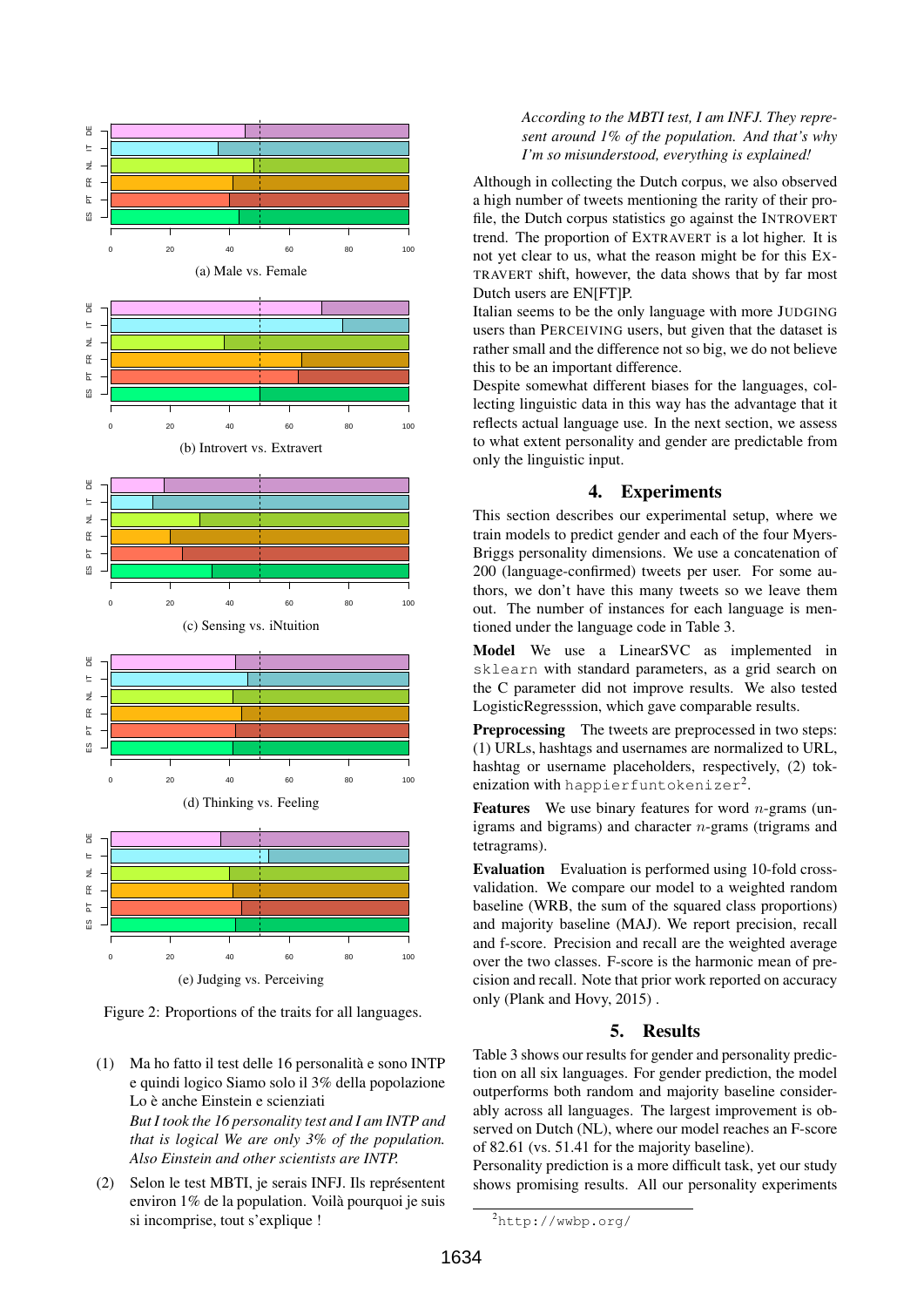| Lang      | Task    | <b>WRB</b> | <b>MAJ</b> | P     | $\mathbb{R}$ | F     |
|-----------|---------|------------|------------|-------|--------------|-------|
|           | $I - E$ | 60.22      | 72.61      | 71.43 | 73.1         | 72.27 |
|           | $S-N$   | 71.03      | 82.43      | 67.95 | 82.43        | 74.49 |
| DE        | $T-F$   | 51.16      | 57.62      | 58.38 | 59.69        | 59.03 |
| 387       | $J-P$   | 53.68      | 63.57      | 60.27 | 63.82        | 61.99 |
|           | Gender  | 50.28      | 53.75      | 77.72 | 77.52        | 77.62 |
|           | $I - E$ | 65.54      | 77.88      | 76.42 | 79.23        | 77.78 |
|           | $S-N$   | 75.60      | 85.78      | 73.58 | 85.78        | 79.21 |
| IT        | $T-F$   | 50.31      | 53.95      | 51.66 | 52.60        | 52.13 |
| 443       | $J-P$   | 50.19      | 53.05      | 46.63 | 47.40        | 47.01 |
|           | Gender  | 54.78      | 65.46      | 73.90 | 72.69        | 73.29 |
|           | $I - E$ | 53.02      | 62.28      | 61.82 | 64.02        | 62.90 |
|           | $S-N$   | 57.66      | 69.57      | 69.39 | 71.63        | 70.49 |
| NL        | $T-F$   | 51.47      | 58.59      | 59.26 | 60.65        | 59.95 |
| 920       | $J-P$   | 52.00      | 60.00      | 56.50 | 59.57        | 57.99 |
|           | Gender  | 50.04      | 51.41      | 82.62 | 82.61        | 82.61 |
|           | $I - E$ | 54.77      | 65.44      | 65.35 | 67.68        | 66.49 |
|           | $S-N$   | 68.00      | 80.00      | 77.60 | 80.24        | 78.90 |
| <b>FR</b> | $T-F$   | 50.65      | 55.68      | 57.88 | 58.56        | 58.22 |
| 1,250     | $J-P$   | 52.13      | 60.32      | 55.06 | 58.64        | 56.79 |
|           | Gender  | 51.84      | 59.60      | 83.77 | 83.84        | 83.80 |
|           | $I - E$ | 53.36      | 62.97      | 66.06 | 67.34        | 66.69 |
|           | $S-N$   | 63.60      | 76.08      | 71.02 | 75.98        | 73.42 |
| PT        | $T-F$   | 51.27      | 57.98      | 61.23 | 62.01        | 61.62 |
| 3,867     | $J-P$   | 50.87      | 56.61      | 56.10 | 56.97        | 56.53 |
|           | Gender  | 52.15      | 60.36      | 87.54 | 87.56        | 87.55 |
|           | $I - E$ | 50.00      | 50.49      | 61.09 | 61.09        | 61.09 |
|           | $S-N$   | 55.42      | 66.47      | 60.23 | 62.91        | 61.54 |
| ES        | $T-F$   | 51.63      | 59.04      | 59.35 | 60.12        | 59.73 |
| 9,445     | $J-P$   | 51.53      | 58.75      | 55.60 | 56.56        | 56.08 |
|           | Gender  | 51.00      | 57.06      | 87.61 | 87.63        | 87.62 |

Table 3: Results for gender and personality classification for six languages. The result in italics is the only one not reaching any baseline, all the others reach at least the weighted random baseline (WRB). Results in bold also outperform the majority baseline. The number of instances is indicated below the language code.

(except for one, the P-J dimension for Italian) outperform the weighted random baseline, which should be regarded as the main point of comparison. For four languages (Dutch, French, Portuguese, Spanish) our model even outperforms the higher majority baseline consistently for two dimensions, namely INTROVERT–EXTRAVERT and THINKING– FEELING. The other two dimensions are more difficult to predict and our model does not reach majority baseline (with only one exception, S–N for Dutch). This has been observed earlier on English by Plank and Hovy (2015). They found the exact same dimensions where no improvement was achieved, and a similar trend was described by Luyckx and Daelemans (2008) for the last dimension (J–P). This suggests that INTROVERT–EXTRAVERT as well as THINKING–FEELING are predictable from linguistic input alone, while this is much less the case for the other two dimensions. However, for languages for which we have fewer than 500 authors, namely Italian and German, the model usually does not outperform the majority baseline.

### 6. Discussion and related work

Because different dataset types and sizes, collection methods, evaluation metrics, and preprocessing methods make direct comparisons impossible, we conclude from our gender identification results that they are comparable to or better than the best published results on gender identification from Twitter for the different languages in our corpus. See Burger et al. (2011) for another comparative multilingual study on gender identification from twitter data, but using an approach that is difficult to compare to ours (learning all languages with one classifier).

Predicting Myers-Briggs type indicators from linguistic input has been studied in the seminal paper of Luyckx and Daelemans (2008). They created a corpus for Dutch, consisting of 145 student essays about a documentary on artificial life. Recently, the CSI (CLiPS Stylometry Investigation) corpus was introduced, which includes Dutch reviews as well as essays and annotations for both Big Five and MBTI annotations (Verhoeven and Daelemans, 2014). In contrast, we here focus on social media data, in particular Twitter, and self-assessed (and self-reported) MBTI personality types. In many prior studies, participants were asked to participate in a personality test and produce essay(s).

Collecting personality data from social media has been done before (Schwartz et al., 2013a; Schwartz et al., 2013b; Park et al., 2015). For instance, the myPersonality dataset (Kosinski et al., 2015) contains personality types and messages from 75,000 users collected through a Facebook app. Earlier work using social media data is mostly smaller scale, e.g., the YouTube video blog corpus (Biel and Gatica-Perez, 2013) used in the 2014 shared task (Celli et al., 2014) contains 404 users, or a Facebook dataset of 250 users (Celli et al., 2013), or a Twitter datasets of 102 users (Farnadi et al., 2016). Our approach is simpler, requires no tailored app, and can be used to collect large amounts of data quickly.

Finally, most prior research efforts on personality profiling focus on the Big Five (Schwartz et al., 2013b; Farnadi et al., 2016), which is not completely comparable to the MBTI taxonomy. This is unfortunate for reasons of comparison. However, there are strong correlations between the traits used in both systems especially in the INTROVERT– EXTRAVERT and JUDGING–PERCEIVING dimensions.

#### 7. Conclusions and Outlook

We presented TWISTY, a novel corpus for personality and gender profiling for Twitter. It covers 6 languages (Dutch, French, German, Italian, Spanish and Portuguese) and contains both gender annotation and Myers-Briggs personality type indicators. The corpus was constructed following Plank and Hovy (2015) for English.

An exploratory empirical investigation on our new corpus shows that gender prediction works well on it, and that personality trait identification from text is a more difficult problem. Our results confirm prior findings in that certain personality distinctions, namely INTROVERT–EXTRAVERT (I–E) and THINKING–FEELING (T–F), can be predicted from social media data with success The other two MBTI dimensions are harder to predict from the linguistic signal alone.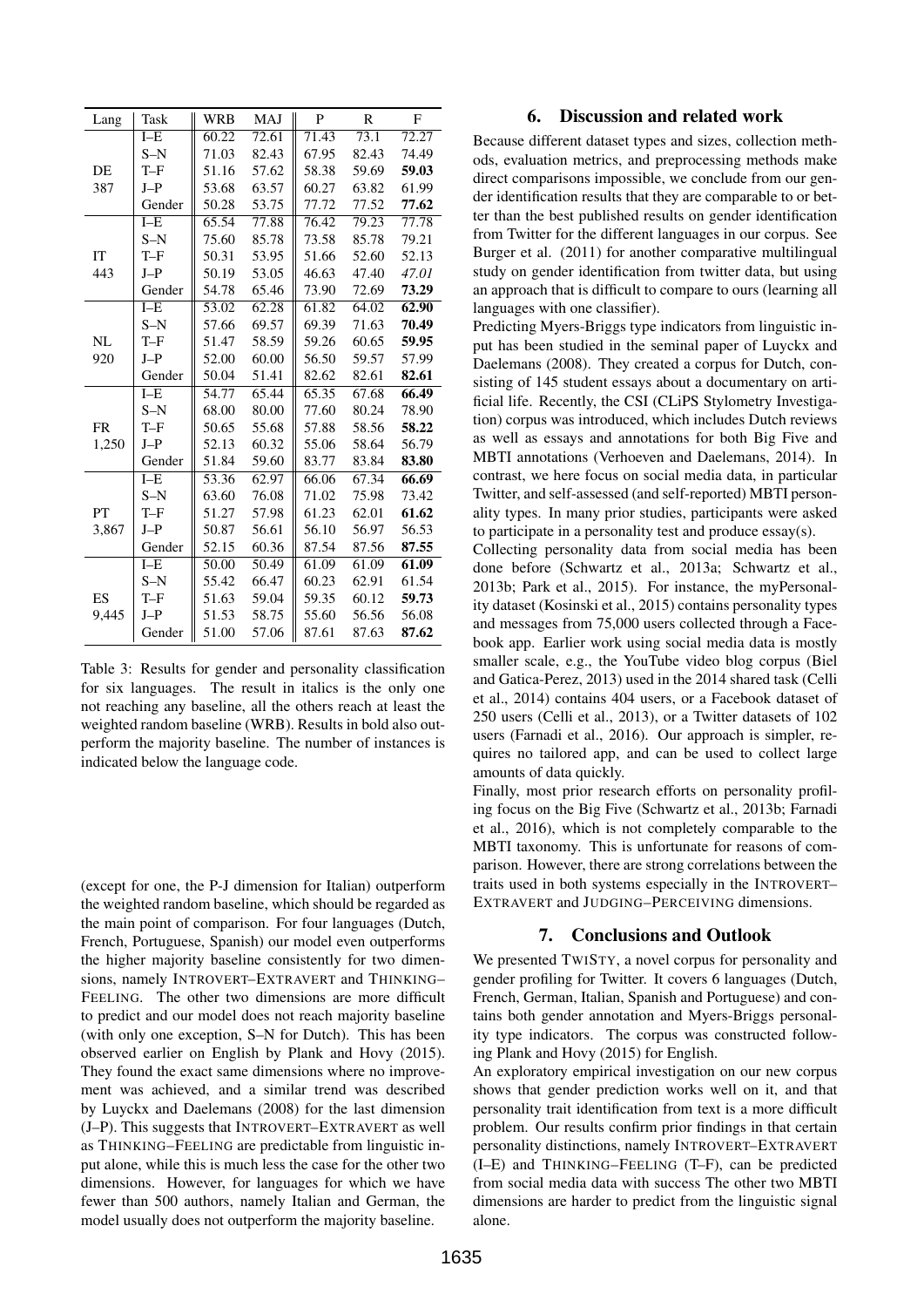### 8. Acknowledgements

The first author is supported by a PhD scholarship from the FWO Research Foundation - Flanders. Part of this research was carried out in the framework of the AMiCA (IWT SBO-project 120007) project, funded by the government agency for Innovation by Science and Technology (IWT).

### 9. Bibliographical References

- Alowibdi, J. S., Buy, U. A., and Yu, P. (2013). Empirical evaluation of profile characteristics for gender classification on Twitter. In *Machine Learning and Applications (ICMLA), 2013 12th International Conference on*, volume 1, pages 365–369. IEEE.
- Baldwin, T., Cook, P., Lui, M., MacKinlay, A., and Wang, L. (2013). How noisy social media text, how diffrnt social media sources? In *Proceedings of the International Joint Conference on Natural Language Processing*, pages 356–364, Nagoya, Japan.
- Biel, J.-I. and Gatica-Perez, D. (2013). The YouTube lens: Crowdsourced personality impressions and audiovisual analysis of vlogs. *IEEE Transactions on Multimedia*, 15(1):41–55.
- Briggs Myers, I. and Myers, P. (2010). *Gifts differing: Understanding personality type*. Nicholas Brealey Publishing.
- Burger, J. D., Henderson, J., Kim, G., and Zarrella, G. (2011). Discriminating gender on Twitter. In *Proceedings of the 2011 Conference on Empirical Methods in Natural Language Processing (EMNLP)*, pages 1301– 1309, Edinburgh, Scotland, UK. ACL.
- Celli, F., Pianesi, F., Stillwell, D., and Kosinski, M. (2013). Workshop on computational personality recognition (shared task). In *Proceedings of the Workshop on Computational Personality Recognition*, Boston, MA, USA.
- Celli, F., Lepri, B., Biel, J.-I., Gatica-Perez, D., Riccardi, G., and Pianesi, F. (2014). The workshop on computational personality recognition 2014. In *Proceedings of the ACM International Conference on Multimedia*, pages 1245–1246, Orlando, FL, USA. ACM.
- Ciot, M., Sonderegger, M., and Ruths, D. (2013). Gender inference of twitter users in non-english contexts. In *Proceedings of the 2013 Conference on Empirical Methods in Natural Language Processing, Seattle, Wash*, pages 18–21.
- Eisenstein, J., Smith, N., and Xing, E. (2011). Discovering sociolinguistic associations with structured sparsity. In *Proceedings of the 49th Annual Meeting of the Association for Computational Linguistics*.
- Eisenstein, J. (2013). What to do about bad language on the internet. In *Proceedings of the 2013 Conference of the North American Chapter of the Association for Computational Linguistics (NAACL)*.
- Farnadi, G., Sitaraman, G., Sushmita, S., Celli, F., Kosinski, M., Stillwell, D., Davalos, S., Moens, M.-F., and Cock, M. D. (2016). Computational personality recognition in social media. *User Modeling and User-Adapted Interaction*.

Goby, V. P. (2006). Personality and online/offline choices:

Mbti profiles and favored communication modes in a singapore study. *CyberPsychology & Behavior*, 9(1):5–13.

- Goldberg, L. R. (1990). An alternative "description of personality": the Big-Five factor structure. *Journal of personality and social psychology*, 59(6):1216.
- Kosinski, M., Matz, S., Gosling, S., Popov, V., and Stillwell, D. (2015). Facebook as a social science research tool: Opportunities, challenges, ethical considerations and practical guidelines. *American Psychologist*, 70(6):543–556.
- Lui, M. and Baldwin, T. (2012). langid.py: An off-theshelf language identification tool. In *Proceedings of the ACL 2012 system demonstrations*, pages 25–30, Jeju, Korea. ACL.
- Lui, M. and Baldwin, T. (2014). Accurate language identification of Twitter messages. In *Proceedings of the 5th Workshop on Language Analysis for Social Media (LASM)*, pages 17–25, Gothenburg, Sweden. ACL.
- Luyckx, K. and Daelemans, W. (2008). Personae: a corpus for author and personality prediction from text. In *Proceedings of the 6th International Conference on Language Resources and Evaluation (LREC)*.
- Mirkin, S., Nowson, S., Brun, C., and Perez, J. (2015). Motivating personality-aware machine translation. In *Proceedings of the 2015 Conference on Empirical Methods on Natural Language Processing (EMNLP)*, Lisbon, Portugal. ACL.
- Nakatani, S. (2010). Language detection library for java. https://github.com/shuyo/language-detection.
- Nakatani, S. (2012). Short text language detection with infinity-gram. https://shuyo.wordpress.com/2012/05/17/short-textlanguage-detection-with-infinity-gram/.
- Nguyen, D., Smith, N. A., and Rosé, C. P. (2011). Author age prediction from text using linear regression. In *Proceedings of the 5th ACL-HLT Workshop on Language Technology for Cultural Heritage, Social Sciences, and Humanities*.
- Nowson, S. and Gill, A. J. (2014). Look! who's talking?: Projection of extraversion across different social contexts. In *Proceedings of the 2014 ACM Multi Media on Workshop on Computational Personality Recognition*, pages 23–26. ACM.
- Park, G., Schwartz, H. A., Eichstaedt, J. C., Kern, M. L., Stillwell, D. J., Kosinski, M., Ungar, L. H., and Seligman, M. E. (2015). Automatic personality assessment through social media language. *Journal of Personality and Social Psychology*, 108(6).
- Plank, B. and Hovy, D. (2015). Personality traits on twitter–or–how to get 1,500 personality tests in a week. In *Proceedings of the 6th Workshop on Computational Approaches to Subjectivity, Sentiment and Social Media Analysis (WASSA)*, Lisbon, Portugal. ACL.
- Preoțiuc-Pietro, D., Eichstaedt, J., Park, G., Sap, M., Smith, L., Tobolsky, V., Schwartz, H. A., and Ungar, L. H. (2015). The role of personality, age and gender in tweeting about mental illnesses. In *Proceedings of the Workshop on Computational Linguistics and Clinical Psy-*